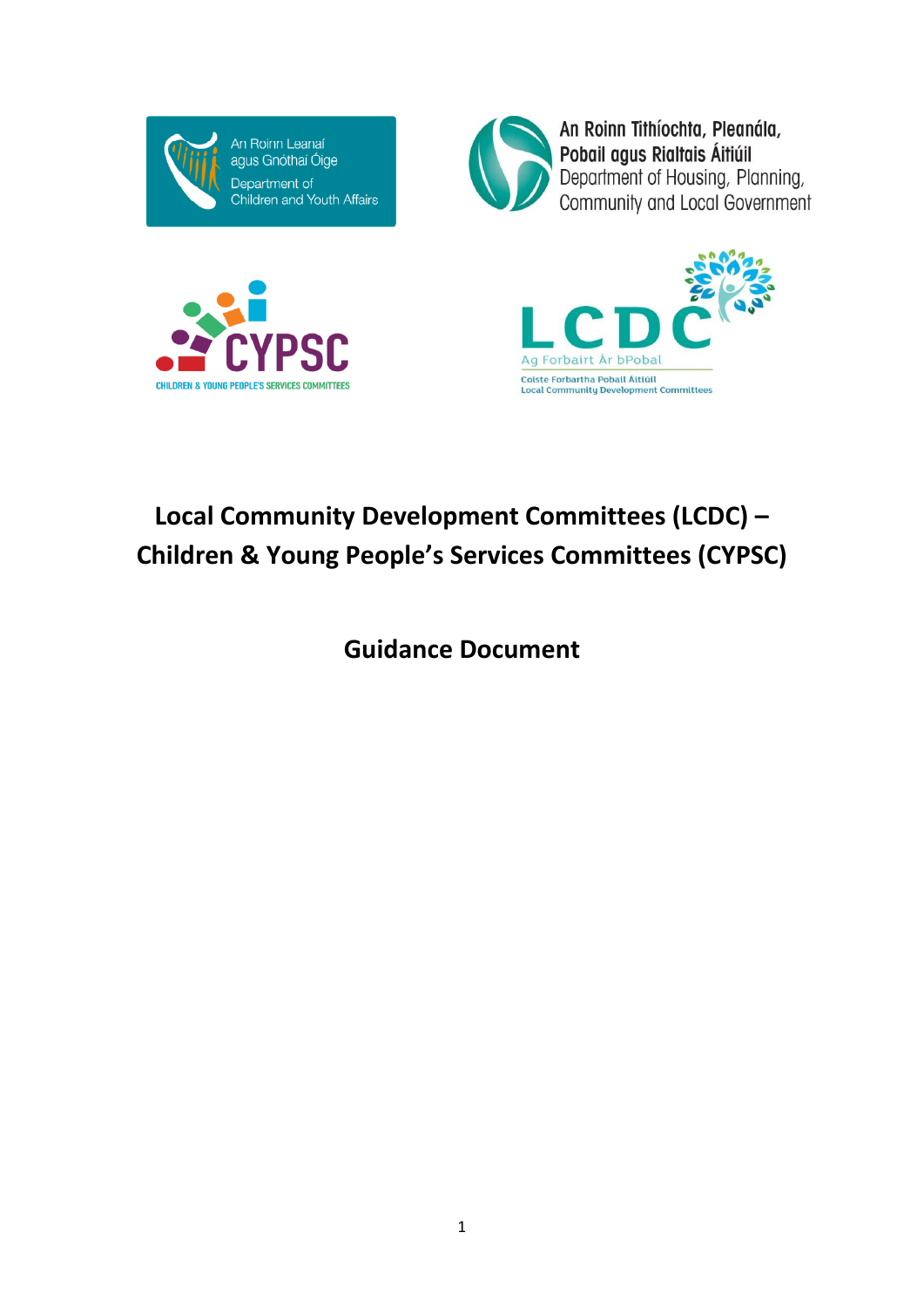## **1. Purpose of this document**

This document describes how Local Community Development Committees (LCDC) and Children and Young People's Services Committees (CYPSC) will work together to ensure the best outcomes for all children and young people in each LCDC area. The document also sets out how engagement between the structures should be progressed.

The document will complement and frame arrangements contained in the **joint protocol between a Local Community Development Committee (LCDC) and a relevant local statutory structure, committee or other body established by a State organisation**, having regard to the wider remit and strategic role on issues regarding children and young people beyond that of other local bodies with which the LCDC would normally engage. See appendix 4.

## **2. Respective roles**

## **2.1 LCDC:**

**.** 

Under Section 49A of the Local Government Act 2001, each local authority has established at least one LCDC for the purpose of developing, co-ordinating and implementing a collaborative and integrated approach to local and community development within their administrative area.

LCDC bring together local authority members and officials, State agencies and people working with local development, community development, and economic, cultural and environmental organisations, to implement a cross-sectoral approach to the planning and implementation of local and community development programmes and interventions. The majority of LCDC members are drawn from non-statutory interests. (see Appendix 2 for further details).

LCDC have primary responsibility for co-ordinating, planning and overseeing local and community development spend. They will deliver on this primarily through implementation of the community elements of six-year Local Economic and Community Plans (LECP)<sup>1</sup>.

The LECP seeks to ensure effectiveness, consistency, co-ordination and avoidance of duplication in all publicly funded local and community interventions. It seeks to add value to the services delivered locally by bringing about greater integration and coordination of publicly funded services and programmes.

The LECP must be consistent with County Development Plans, the new Regional Spatial and Economic Strategies (when developed) and policy initiatives under the Action Plan for Jobs and Regional Action Plans for Jobs.

 $1$  The economic elements of the LECP will be developed by the Local Authority under the oversight of the Strategic Policy Committee for Economic Development. The LECP as a whole, including both the economic and community elements, will be adopted by the Local Authority.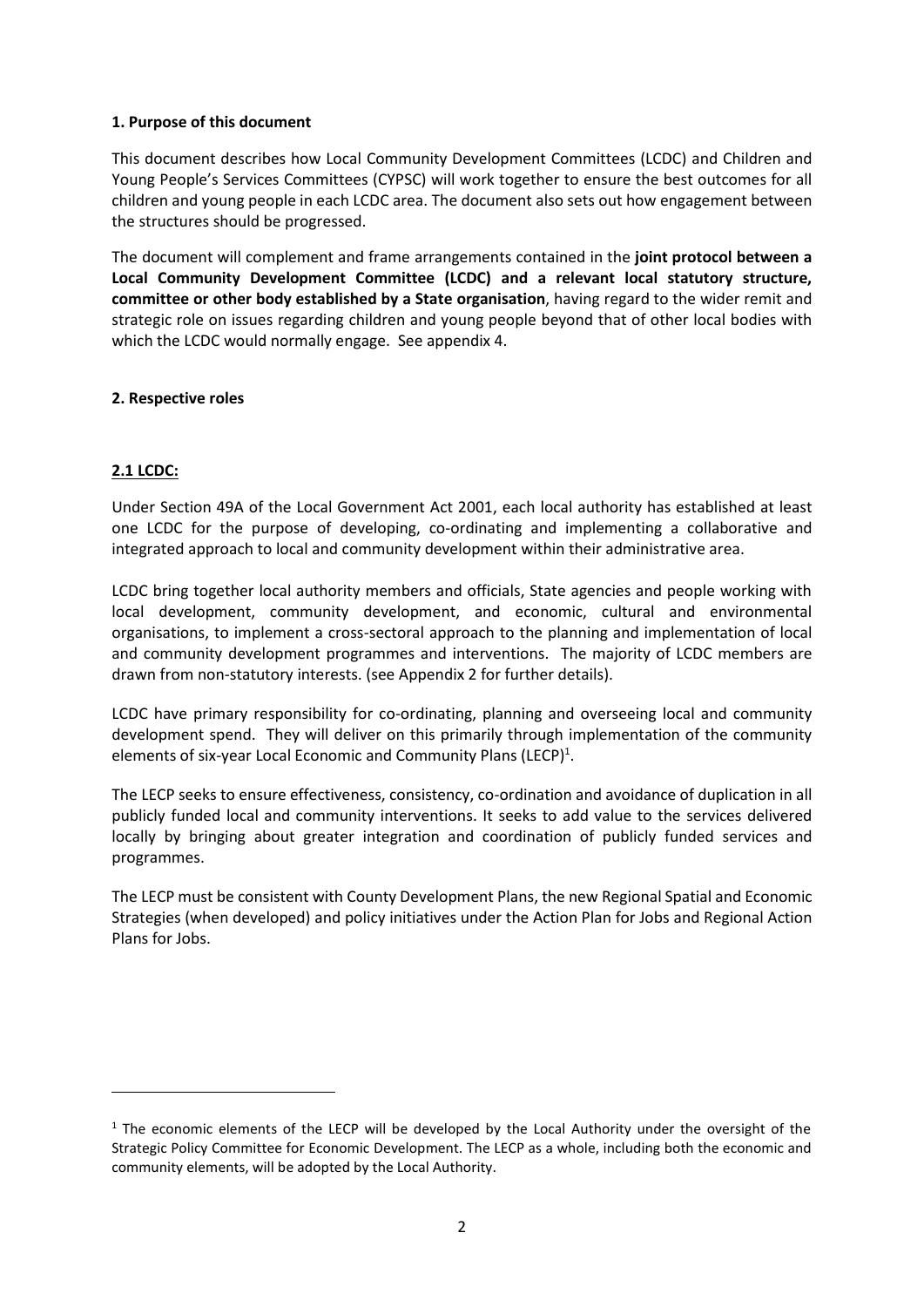## **2.2 CYPSC:**

**.** 

Children and Young People's Services Committees bring together a diverse group of agencies in local county areas to engage in joint planning and co-ordination of services for children and young people from birth to age 24 years. They develop a Children and Young People's Plan (CYPP) which provides for priorities affecting the child and youth population.

CYPSC are county-level committees that provide a forum for joint planning and co-ordination of activity and for oversight of local policy and provision. Their role is to enhance interagency cooperation and to realise the five national outcomes<sup>2</sup> set out in *Better Outcomes, Brighter Futures: The National Policy Framework for Children and Young People, 2014-2020.*

Noting the clear shared vision and principles between LCDC and CYPSC, each committee will work to identify and inform a shared agenda with respect to the 0-24 year old cohort, working to the principles of efficiency, effectiveness, co-ordination and collaboration.

A more detailed description on roles and structures can be found in:

- Guidelines for the Establishment and Operation of Local Community Development Committees; and
- Blueprint for the Development of Children and Young Peoples Services Committees [www.dcya.gov.ie](http://www.dcya.gov.ie/) (key actions from Appendix 1 are contained below at Appendix 1)

The respective relationships as they exist within the wider policy context are as captured in the following diagram:



<sup>&</sup>lt;sup>2</sup> That children and young people are active and healthy; achieving in all areas of learning and development; are safe and protected from harm; enjoy economic security and opportunity; and are connected, respected and contributing.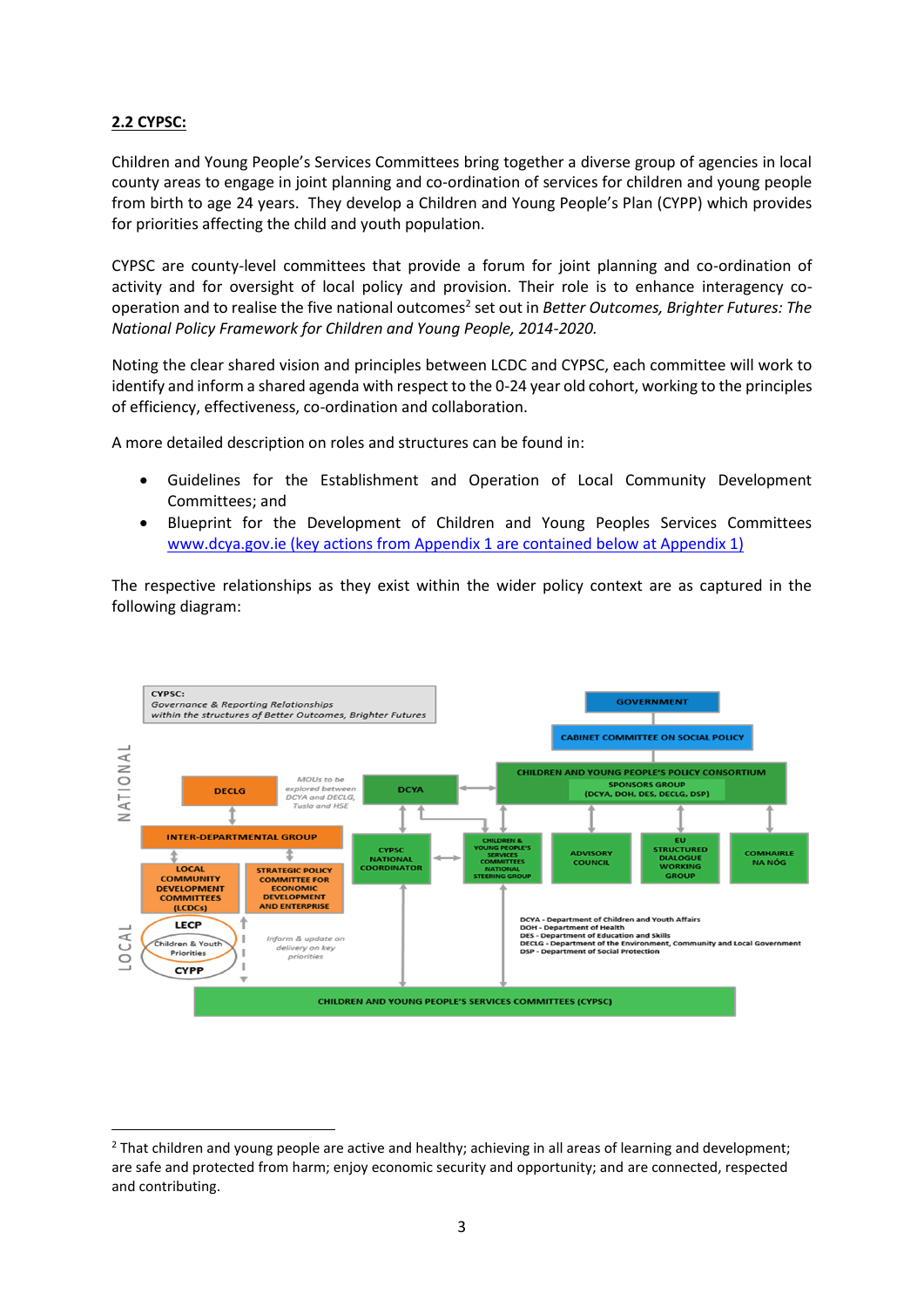## **3. The Local Economic Community Plan and the CYPSC Children & Young People's Plan**

The work and planning of both groups in respect of children and young people is framed by *Better Outcomes, Brighter Futures.* This provides the overarching framework for the development and implementation of policy and services for children and young people. The commitments in *Better Outcomes, Brighter Futures<sup>3</sup>* have the backing of all Government Departments. The Framework is recognition by Government of the need to connect all of the resources available to support our vision for children and young people. Beyond the general principles shared by all stakeholders, there are a number of areas for progression that are of mutual interest for the Department of Children and Youth Affairs and the Department of the Housing, Planning and Local Government. These include: -

- ensuring that local county-level implementation and monitoring through the CYPSC will be formally linked with LCDC, and
- ensuring consistency between the priorities for children and young people set out in the *Better Outcomes Brighter Futures* Framework and the priorities and actions set out in the relevant LECP.

## **3.1 Local Economic Community Plan:**

**.** 

Each LCDC is required to produce a six-year LECP comprising two elements —

- a local economic element (to be prepared by the local authority); and
- a community element (prepared by the LCDC).

Both elements will be integrated and adopted as one plan by the Local Authority. The LECP will concentrate on high level priorities where collaboration by local agencies and integrated approaches to service delivery will yield better outcomes for communities. It will signpost areas of critical need or opportunity. Agencies operating in the city or county must incorporate the relevant LECP priorities in their operational plans.

The LECP will not be a schedule of all activities to be conducted by local and community groups in the local area. Rather, it will identify broad goals towards which all groups will strive and identify actions which a group or groups will commit to deliver.

#### **3.2 Children and Young People's Services Committees Plan - Children and Young People's Plan**

The Children and Young People's Plan (CYPP) will be developed in the context of the broader LECP process. Each CYPSC develops a three-year CYPP. Key priorities will be agreed between the CYPSC and the LCDC for inclusion in the LECP. These key priorities will contribute to the overarching objectives of the LECP. The CYPSC will report to the LCDC on the priorities and actions assigned to it under the LECP. 4

<sup>3</sup> The range of commitments outlined in *Better Outcomes, Brighter Futures* are listed in the extract from the Blueprint for the Development of CYPSC included in Appendix 1

<sup>4</sup> The CYPSC planning and reporting process is currently in re-development, these principles will be integrated into any new arrangements and will consider how the process may be enhanced.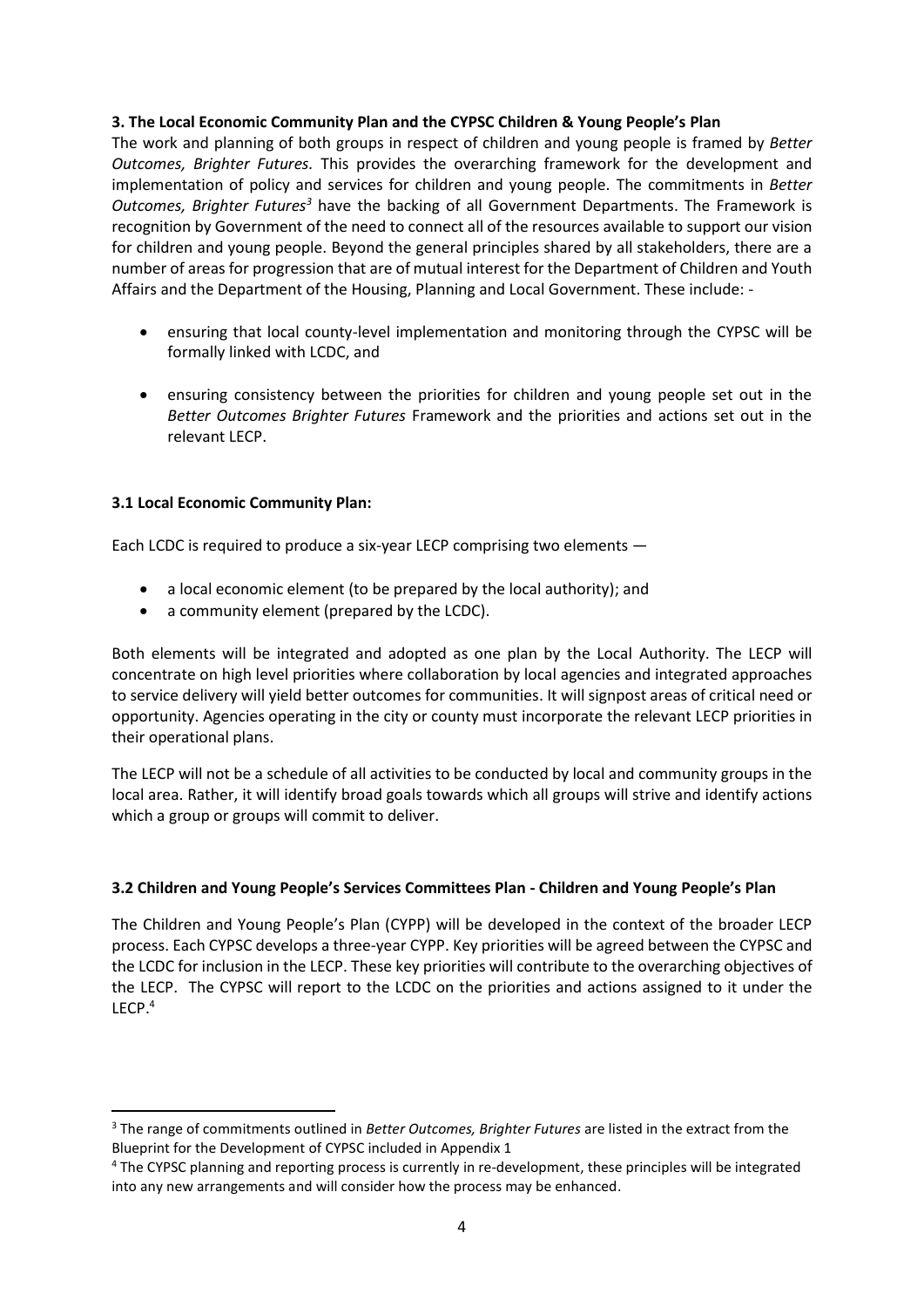This does not preclude any remaining priorities and actions being addressed by the CYPSC and their member agencies. The CYPP will both complement and expand upon the key LECP priorities relating to children and young people to give more detailed expression to the agreed activities within its remit.

The three-year CYPP will be subject to further refinement and an annual work programme will be developed to ensure that evolving priorities (national and local) can be addressed and progressed. As the timescales of the LECP and CYPP differ, it will be important that the annual work programme reflects current priorities and is responsive to emerging needs and trends.

## **4. Mechanisms for engagement**

In considering mechanisms for engagement, the following points are noted —

- **Geographical Boundaries of CYPSC and LCDC—** LCDC boundaries match those of the local authority except in Cork County, where there are three LCDC. CYPSC boundaries match those of the local authority; however, in some areas a CYPSC may cover two local authority areas, for example Sligo Leitrim CYPSC.
- **Membership of CYPSC and LCDC —** A mix of statutory and non-statutory bodies are represented on both. There is a potential for duplication in this regard and local engagement arrangements will seek to mitigate unnecessary overlap or duplication. See Appendix 2.

In developing engagement approaches, LCDC and CYPSC will focus on mechanisms that maximise the sharing of information in relation to the 0-24 year old age cohort. The key engagement will be through the development and implementation of LECP actions, which will be reflected and where relevant delivered through the CYPSC Children and Young People's Plan. The initial engagement will be led by the LCDC as part of the LECP consultation process, at which stage priorities and actions for children and young people will be identified.

CYPSC in the main do not have direct representation on the LCDC. On-going engagement on areas of mutual interest will be arranged, therefore, between the Chief Officer or Director of Service and the CYPSC Chairperson and CYPSC Co-ordinator. This engagement can be supported by a locally tailored formal agreement based on the existing template at Appendix 4.

#### **4.1 Engagement at the National Level**

Engagement and communication at national level will be facilitated by the National Steering Group for CYPSC. The role of this Group is to provide guidance and advice on strategic, policy and operational issues relevant to CYPSC. The Chair of the CYPSC NSG is a member of the national Children and Young People's Policy Consortium and will use that forum to promote the work of CYPSC and to highlight issues that may require consideration at a national level. The CYPSC National Steering Group comprises representatives from the Department of Housing, Planning, Community and Local Government, and from Local Government itself.

Where necessary, DHPCLG and DCYA will engage regularly to address any national issues that may impact on the function and operation of the respective committees, insofar as the issues overlap.

An Inter-Departmental Group on Local and Community Development, comprising key funding Departments, State Agencies and Local Government representatives has been established to support engagement and collaboration by local bodies and statutory structures in the work of LCDC (see Appendix 3 for membership). The focus of this Group is to secure a continued focus on the long-term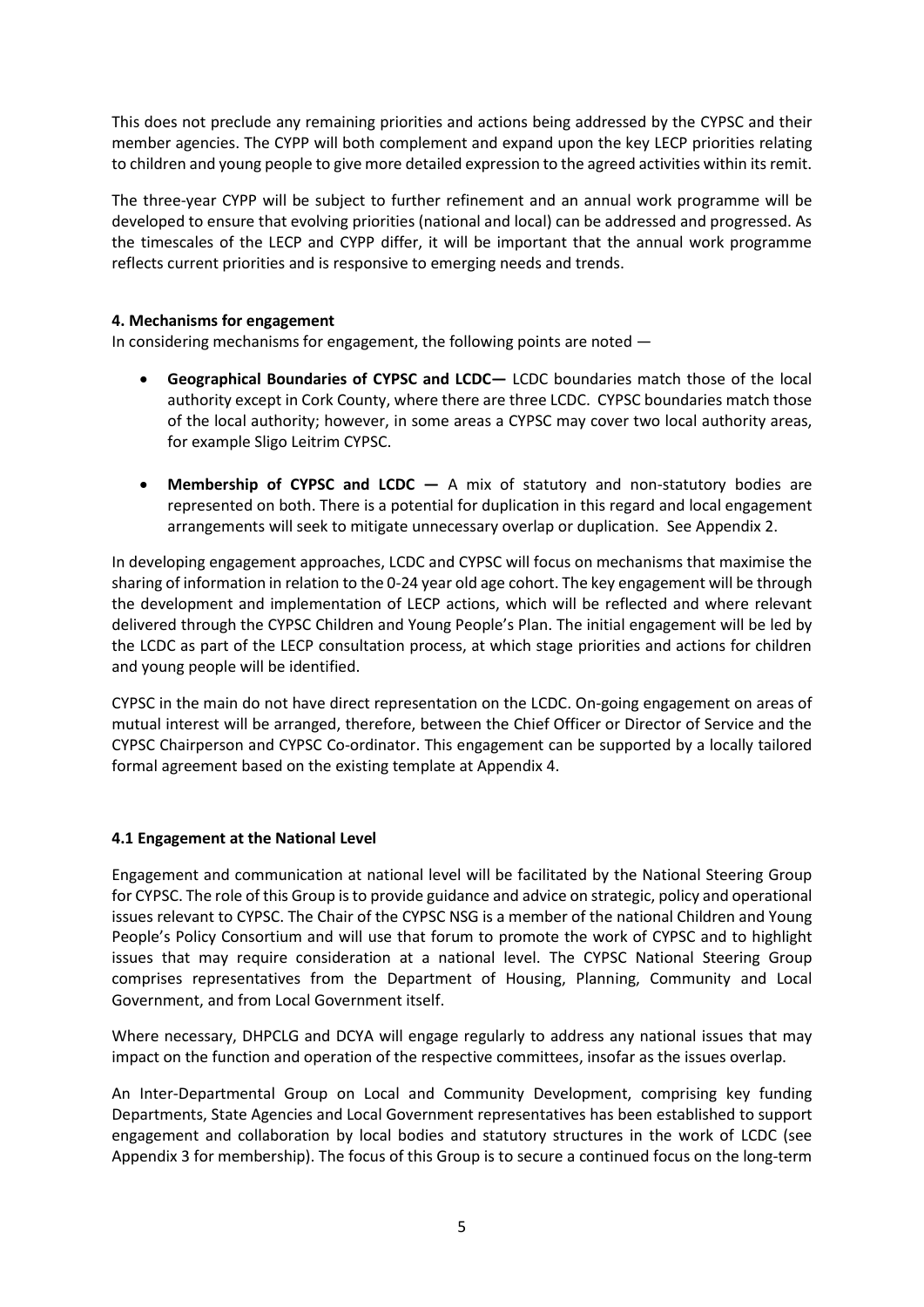support of central funding departments and agencies for the actions in the LECPs. This will be important for securing long-term local commitment to the implementation of plans.

## **4.2 Developing Shared Priorities concerning Children and Young People**

LECP priorities relating to children and young people will be identified through consultation with CYPSC and having specific regard to the priorities identified in existing plans and processes. To allow for the differing timescales of the respective plans—

- LCDC will engage with CYPSC to inform the priorities for new LECPs as they relate to children and young people and having regard to the CYPSC Plan currently in place; and
- Where the LECP is agreed and in place, the CYPSC Plan will be developed or revised to reflect the agreed priorities and ensure that actions and indicators in the CYPSC Plan do not conflict with those in the LECP.
- The CYPSC annual work programme will allow for specific actions and deliverables based on emerging needs and trends including those identified through the LECP.

To support this interaction, the CYPSC will take account of the priorities identified in the LECP to ensure consistency between the CYPSC Plan and the LECP priorities and objectives and to reduce duplication and overlap.

See template protocol at Appendix 4 for managing the relationship between LCDC and CYPSC.

## **4.3 Communications between respective committees**

Exchange of information locally will be facilitated via the relevant local authority Director of Service (or equivalent). Directors of Service are CYPSC members and, in many cases, are vice-Chairs of CYPSC.

The Local Authority will ensure consistent, senior representation on the CYSPC to maintain communications and on-going engagement with regard to issues relating to children and young people.

#### **4.4 Local Joint Protocols**

Mechanisms for engagement will be agreed locally based on the template for a joint protocol at Appendix 4 issued by DHPCLG. LCDC and CYPSC will be guided by the following key principles, which underpin *Better Outcomes, Brighter Futures* (together with those principles underpinning the joint protocol at Appendix 4)—

- **Children's rights:** The rights of children as outlined by the UN Convention on the Rights of the Child (UNCRC) are recognised and child-centred-approaches are adopted.
- **Family-orientated:** The family is recognised as the fundamental group of society and the natural environment for the growth and well-being of children and young people.
- **Equality:** The diversity of children and young people's experiences, abilities, identities and cultures is acknowledged, and reducing inequalities is promoted as a means of improving outcomes and achieving greater social inclusion.
- **Evidence-informed and outcomes-focused:** To be effective, policies and services must be supported by evidence and focused on the achievement of agreed outcomes.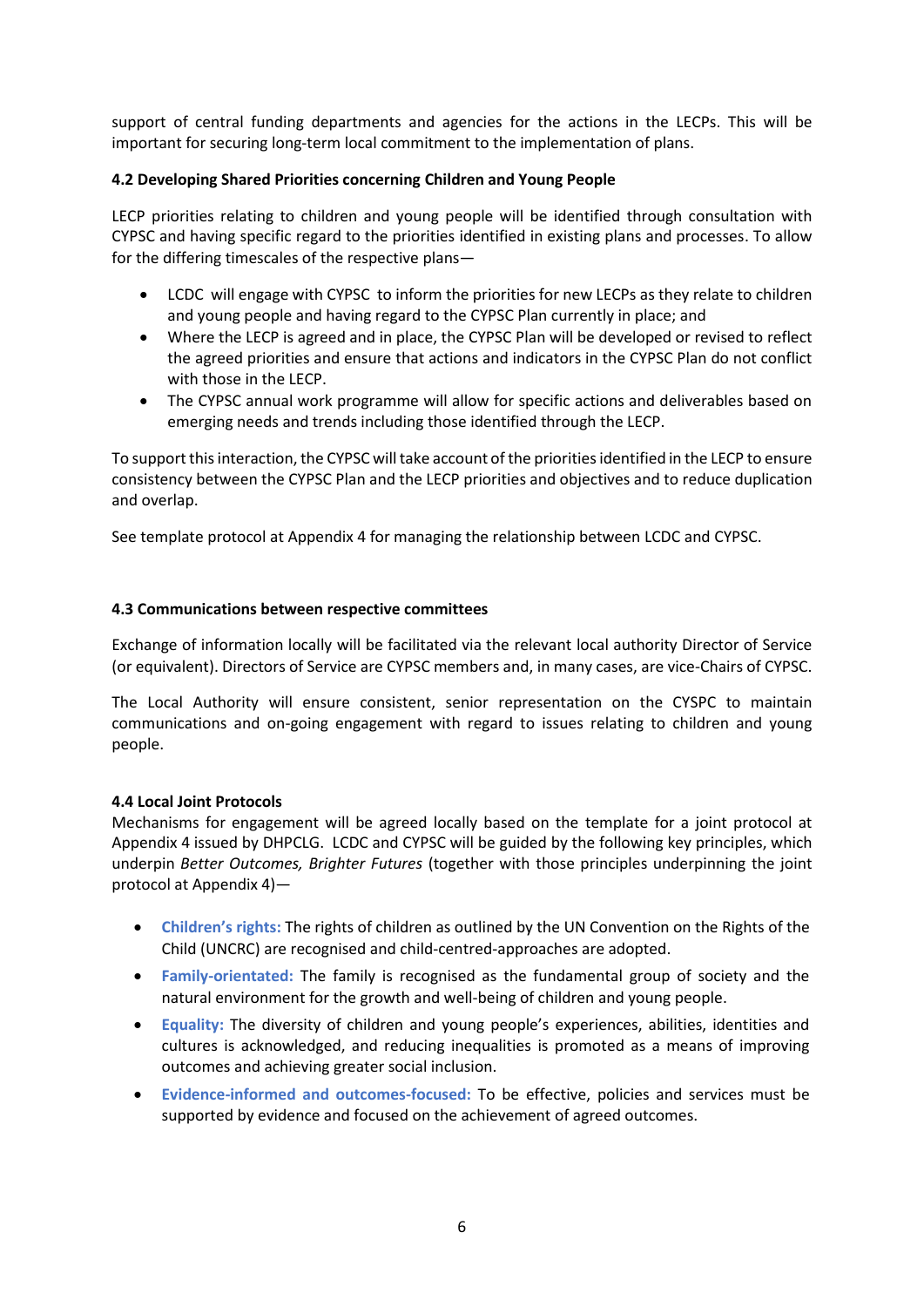**Accountability and resource efficiency:** Clear implementation, monitoring and accountability mechanisms and lines of responsibility for delivery are in place to drive timely and effective policy implementation.

## **Appendix 1 Actions from the Blueprint for the Development of Children and Young People's Services Committees**

| <b>Key Actions</b>                                                                                                                                                                                                                                                                                                                                                                                | Partners                                                                                                             | <b>Timeframe</b> |  |
|---------------------------------------------------------------------------------------------------------------------------------------------------------------------------------------------------------------------------------------------------------------------------------------------------------------------------------------------------------------------------------------------------|----------------------------------------------------------------------------------------------------------------------|------------------|--|
| <b>National roll-out</b>                                                                                                                                                                                                                                                                                                                                                                          |                                                                                                                      |                  |  |
| The roll-out nationally of Children's Services Committees<br>[now Children and Young People's Services Committees] in a<br>co-ordinated fashion, connecting them with Local<br>Government and Tusla - Child and Family Agency.<br>(Better Outcomes, Brighter Futures, G47, p. 40)                                                                                                                 | DCYA, Tusla, LCDC, Local<br><b>Government and National Co-</b><br>ordinator for CYPSC                                | 2015             |  |
| <b>Planning and Co-ordination</b>                                                                                                                                                                                                                                                                                                                                                                 |                                                                                                                      |                  |  |
| Ensure planning and co-ordination of parenting supports at<br>local level through Children's Services Committees [now<br>Children and Young People's Services Committees].<br>(Better Outcomes, Brighter Futures, G2, p. 28)                                                                                                                                                                      | Local CYPSC, Tusla, DCYA, DJE, HSE,<br>Local Government and National Co-<br>ordinator for CYPSC                      | 2016             |  |
| Streamline planning and decision-making structures at local<br>level, including Children's Services Committees [now<br>Children and Young People's Services Committees], to be<br>consistent with the Government's public sector reforms, and<br>specifically the alignment of Local Government and Local<br>Community Development Committees.<br>(Better Outcomes, Brighter Futures, G52, p. 40) | Local CYPSC, DCYA, Tusla, Local<br>Government, DHPCLG                                                                | 2015             |  |
| Use the intelligence from Children's Services Committees<br>[now Children and Young People's Services Committees] in<br>relation to local need and priorities to inform the allocation<br>of national and local funding streams.<br>(Better Outcomes, Brighter Futures, G68, p. 43)                                                                                                               | DCYA, DHPCLG, DH, Tusla, HSE,<br>AGS, Local Government and<br>National Co-ordinator for CYPSC,<br><b>Local CYPSC</b> | 2016 and<br>2017 |  |
| Finalise guidance document on Children and Young People's<br>Services Committees (CYPSC) and Local Community<br>Development Committees (LCDC).                                                                                                                                                                                                                                                    | DCYA, DHPCLG                                                                                                         | 2015             |  |
| Explore the development of Memorandums of<br>Understanding between CYPSC and relevant agencies.                                                                                                                                                                                                                                                                                                   | <b>DCYA</b> and others                                                                                               | 2015             |  |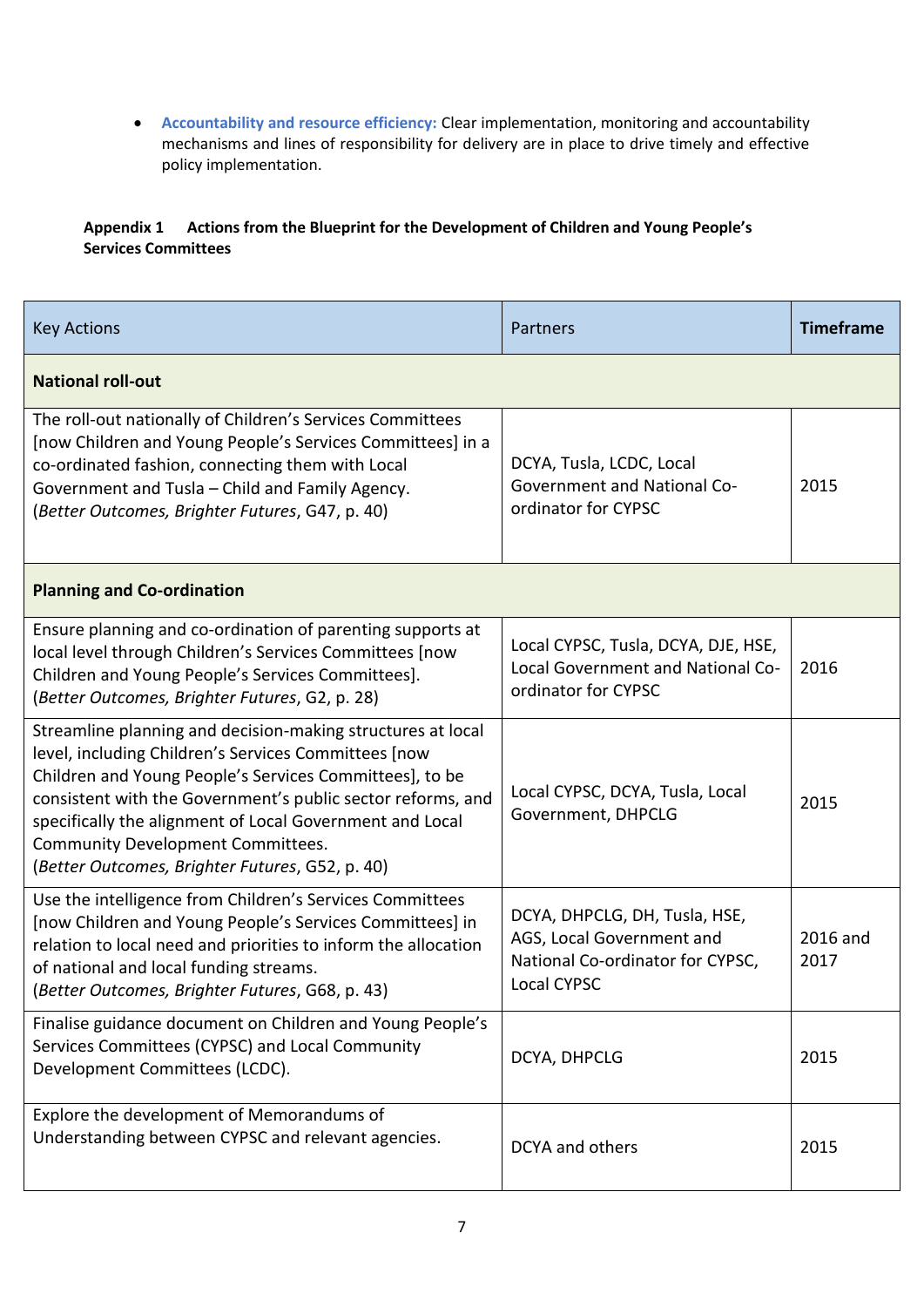| <b>Key Actions</b>                                                                                                                                                                                                                                                                                                                                                                                                                                                            | Partners                                                                         | <b>Timeframe</b>    |  |  |
|-------------------------------------------------------------------------------------------------------------------------------------------------------------------------------------------------------------------------------------------------------------------------------------------------------------------------------------------------------------------------------------------------------------------------------------------------------------------------------|----------------------------------------------------------------------------------|---------------------|--|--|
| Develop guidance on the relationship between CYPSC and<br>other agencies                                                                                                                                                                                                                                                                                                                                                                                                      | National Coordinator for CYPSC and<br><b>DCYA</b>                                | 2015                |  |  |
| <b>Resources</b>                                                                                                                                                                                                                                                                                                                                                                                                                                                              |                                                                                  |                     |  |  |
| Put in place an agreed resourcing framework for Children's<br>Services Committees [now Children and Young People's<br>Services Committees], drawing on existing financial support<br>from Tusla, Local Government and DCYA.<br>(Better Outcomes, Brighter Futures, G48, p. 40)                                                                                                                                                                                                | DCYA, Tusla, Local Government                                                    | 2015                |  |  |
| <b>Monitoring, Reporting, Learning and Evaluation</b>                                                                                                                                                                                                                                                                                                                                                                                                                         |                                                                                  |                     |  |  |
| Ensure local county-level implementation and monitoring<br>through the Children's Services Committees [now Children]<br>and Young People's Services Committees], which will be<br>formally linked with the new Local Community Development<br>Committees (LCDC) being established in each Local<br>Authority area under an initiative of the Department of<br>Housing, Planning, Community and Local Government.<br>(Better Outcomes, Brighter Futures, Commitment 3, p. 113) | DCYA, Local Government                                                           | 2015                |  |  |
| Implementation                                                                                                                                                                                                                                                                                                                                                                                                                                                                |                                                                                  |                     |  |  |
| New implementation guide to be developed for CYPSC,<br>bringing together and updating existing operational<br>documentation.                                                                                                                                                                                                                                                                                                                                                  | National Co-ordinator for CYPSC,<br>DCYA, local CYPSC                            | 2015                |  |  |
| Implementation support to new and established CYPSC.                                                                                                                                                                                                                                                                                                                                                                                                                          | National Co-ordinator for CYPSC                                                  | 2015, 2016,<br>2017 |  |  |
| Capacity-building: Training for local CYPSC leadership.                                                                                                                                                                                                                                                                                                                                                                                                                       | National Co-ordinator for CYPSC,<br>DCYA, local CYPSC                            | 2015, 2016,<br>2017 |  |  |
| Annual event for CYPSC.                                                                                                                                                                                                                                                                                                                                                                                                                                                       | National Co-ordinator for CYPSC,<br>local CYPSC National Steering<br>Group, DCYA | 2015, 2016,<br>2017 |  |  |
| Guidance on enhancing children and young people's<br>participation in CYPSC.                                                                                                                                                                                                                                                                                                                                                                                                  | DCYA, National Co-ordinator for<br>CYPSC, local CYPSC                            | 2016                |  |  |
| Transmit learning on evidence-informed approaches<br>emerging from existing DCYA initiatives with a view to<br>informing the work and planning of local CYPSC.                                                                                                                                                                                                                                                                                                                | <b>DCYA</b>                                                                      | 2016                |  |  |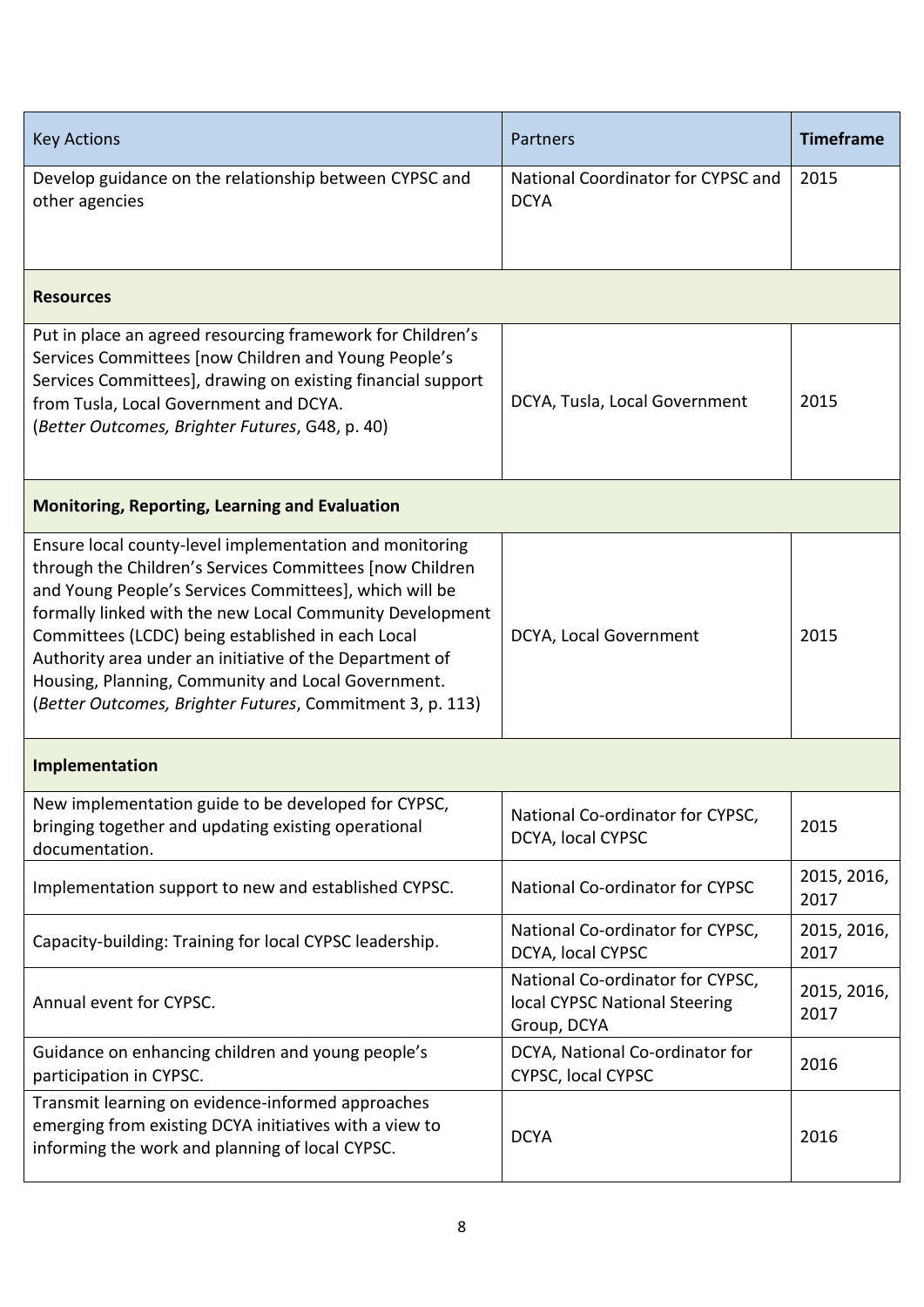| <b>Key Actions</b>                                | <b>Partners</b>                 | <b>Timeframe</b> |  |  |
|---------------------------------------------------|---------------------------------|------------------|--|--|
| <b>Communications</b>                             |                                 |                  |  |  |
| National CYPSC Communications plan and materials. | National Co-ordinator for CYPSC | 2015             |  |  |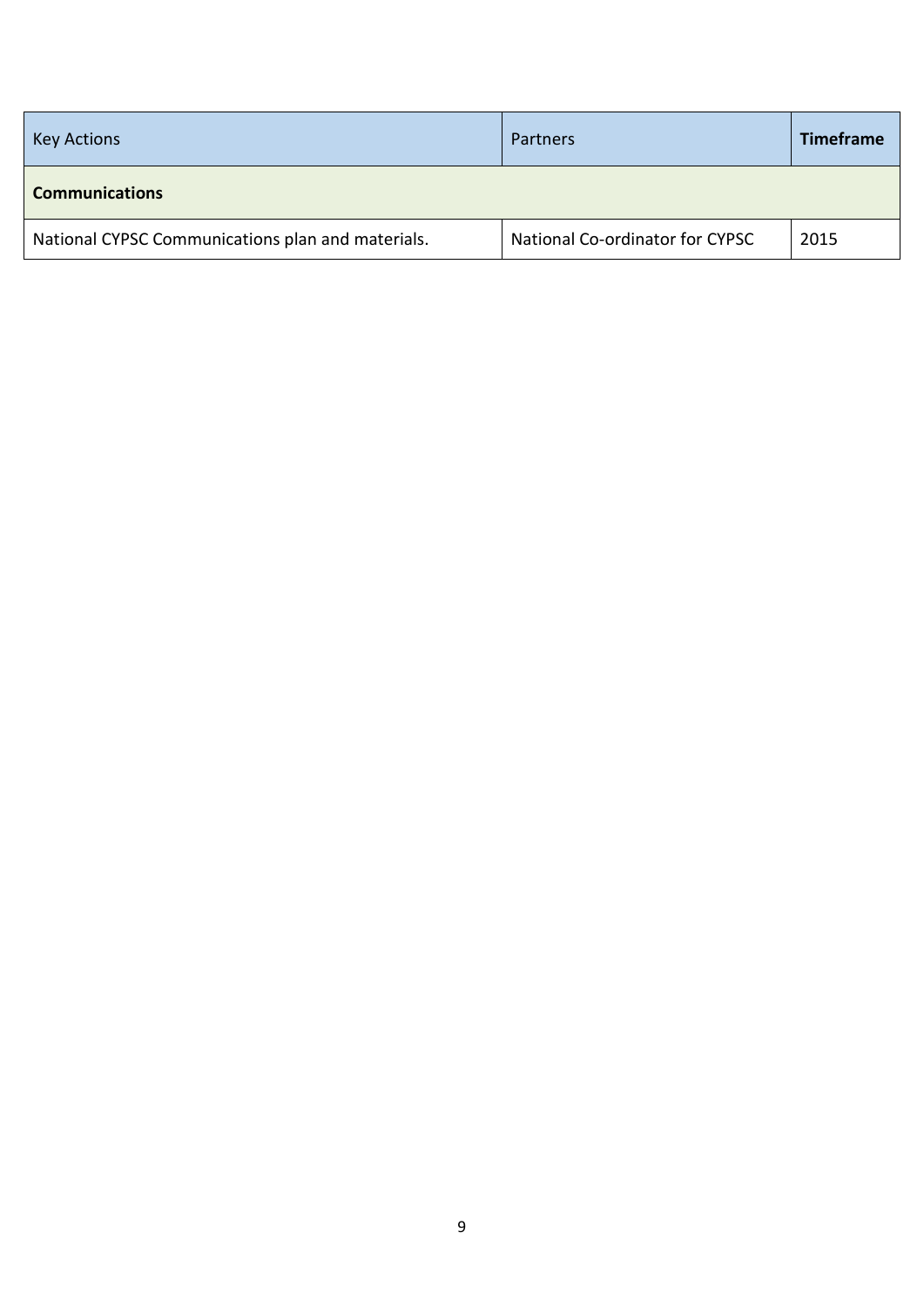## **Appendix 2 – Membership of Committees**

## **Membership of LCDC**

The majority of LCDC have a membership of 19, this provides for a maximum of nine public sector members and a minimum of 10 private sector members.

Public sector members include—

- local authority members,
- local authority officials, and
- State agencies and Departments primarily Department of Social Protection, Health Service Executive and Education and Training Boards.

Private sector interests are drawn from—

- community and voluntary interests,
- social inclusion interests,
- environmental interests,
- local development and community development bodies,
- farming/agriculture interests,
- business/employer interests,
- trade union interests, and
- other relevant local and community interests.

#### **Membership of CYPSC**

Membership includes representatives from the following sectors and organisations:

- Tusla-Child and Family Agency;
- Local Authority;
- Health Service Executive;
- Education and Training Board;
- An Garda Síochána;
- Representatives from community and voluntary sector providers for children and young people;
- Irish Primary Principals' Network (primary school sector);
- National Association of Principals and Deputies (post-primary school sector);
- City/County Childcare Committee;
- Probation Service;
- Department of Social Protection;
- A young person aged 18-24;
- Third-level institution located in or close to the CYPSC area;
- National Educational Psychological Service;
- Social inclusion partners (e.g. Local Development Company).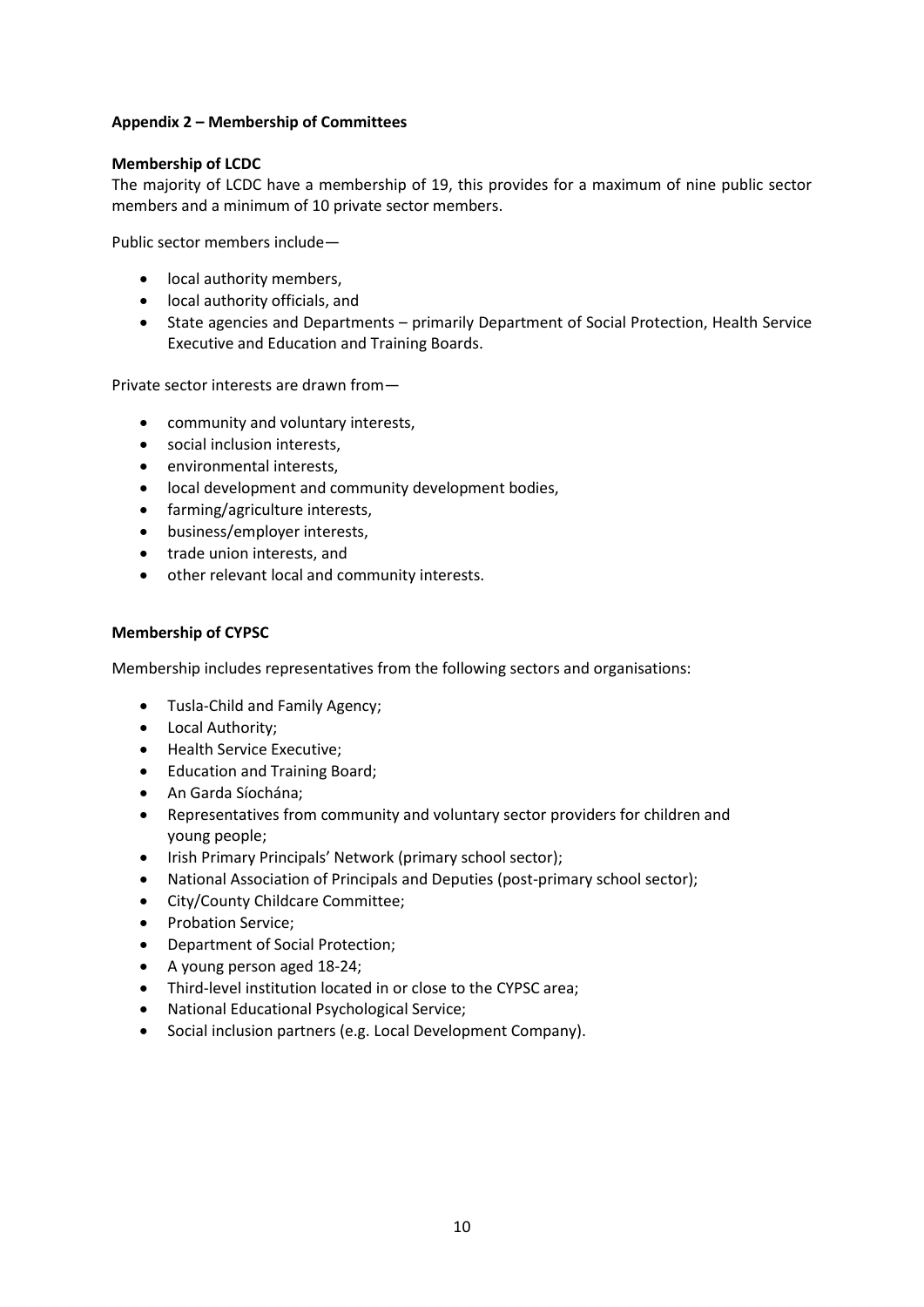## **Appendix 3 Membership of Inter-departmental Group on Local and Community Development**

- Department of the Housing, Planning, Community and Local Government (Chair)
- Department of Social Protection
- Department of Children and Youth Affairs
- Department of Justice
- Department of Arts, Heritage and Gaeltacht
- Department of Education and Skills
- Department of Jobs, Enterprise and Innovation
- Department of Health
- Health Service Executive
- County/City Managers Association
- Pobal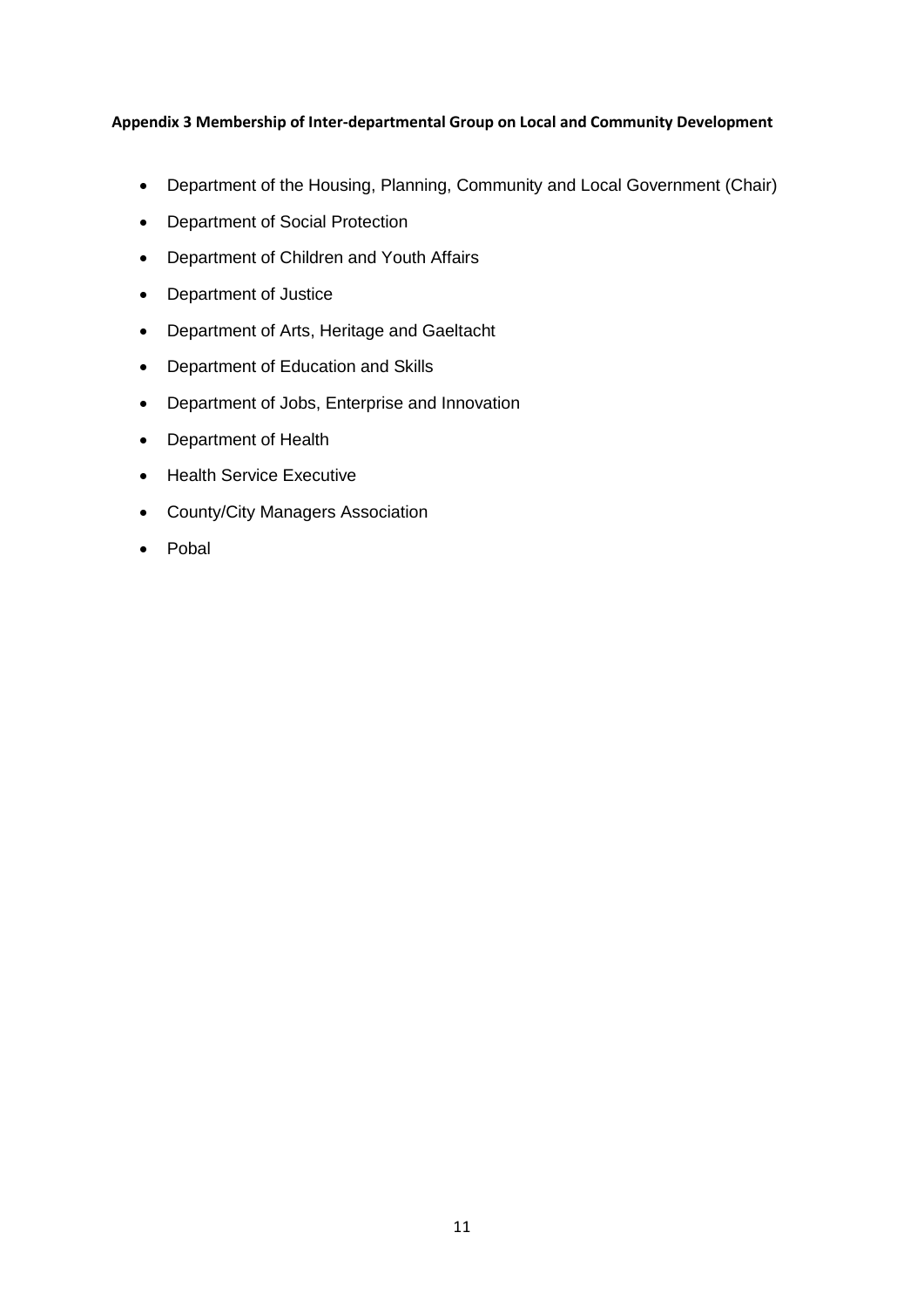**Appendix 4 – Protocol developed by the Department of Housing, Planning, Community and Local Government**

# **Introductory Note re template for a joint protocol between a Local Community Development Committee (LCDC) and a relevant local statutory structure, committee or other body established by a State organisation**

The attached template is a guide to the structure of a local interagency protocol to establish engagement arrangements between a Local Community Development Committee (LCDC) and a local statutory structure, committee or other body established by a State organisation, that is involved in local or community development and that is not a member of an LCDC. Engagement will relate to the development and implementation of the community element of the Local Economic and Community Plan. **This template is a guide and can be further amended and adapted to local circumstances depending on the role and function of the body concerned and the nature of its relationship with the LCDC.**

The success of interagency protocols will be largely dependent on a climate of commitment and cooperation between LCDC and these bodies. All concerned must be willing to work together to build and maintain good working relationships.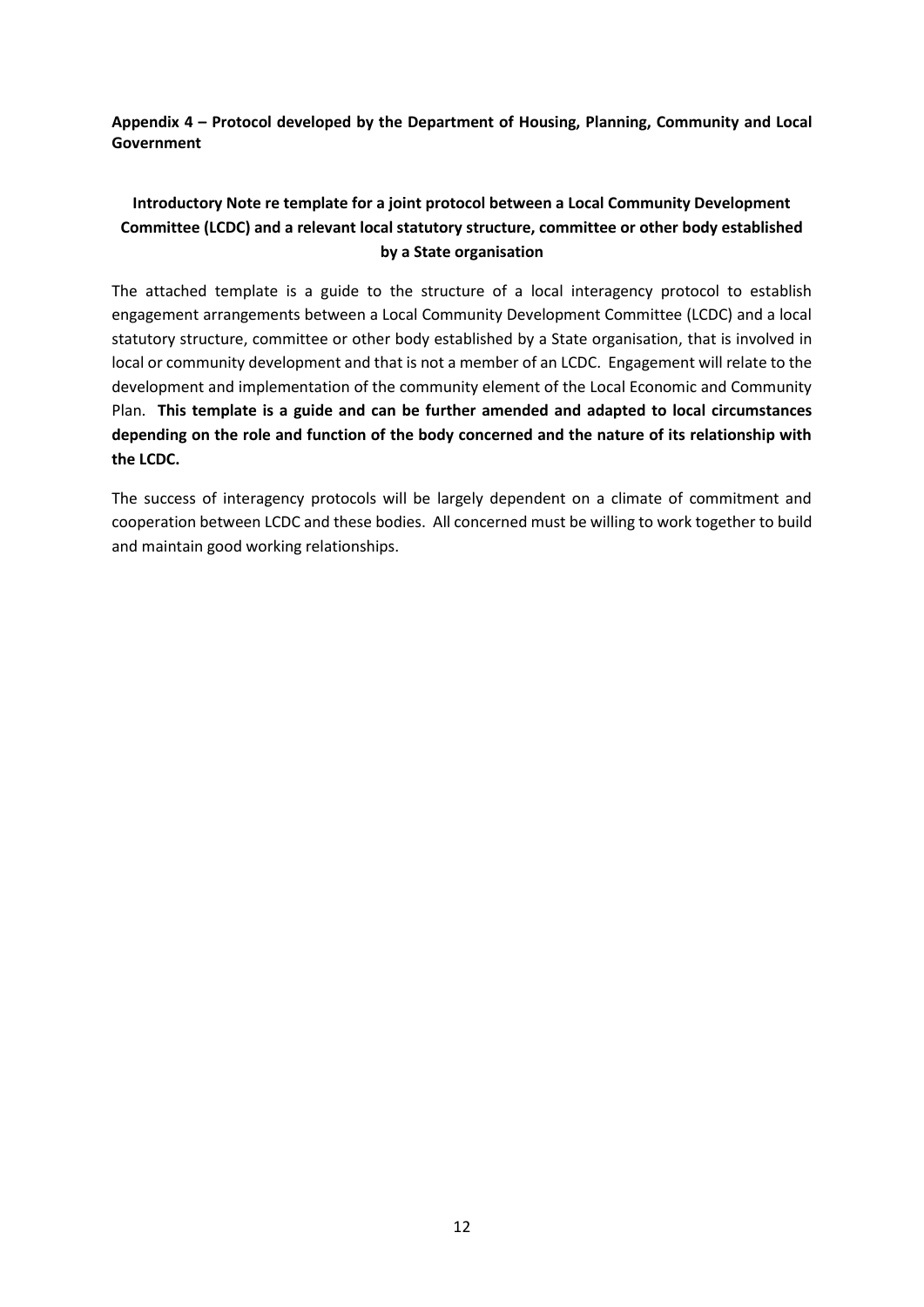# **Template for a joint protocol between [XX] Local Community Development Committees (LCDC) and [YY] local statutory structure, committee or other body established by a State organisation, that is involved in local or community development**

## **Introduction and Context**

The Local Government Reform Act 2014 provides for the establishment of LCDC in all local authority administrative areas *"for the purposes of developing, coordinating and implementing a coherent and integrated approach to local and community development."*

In this regard, each LCDC brings together local authority members and officials, State agencies and people actively working with local development, community development, and economic, cultural and environmental organisations to implement a joined-up, cross-sectoral approach to the planning and implementation of local and community development programmes and interventions. In this context, a key function of the LCDC is to prepare and implement the community element of a Local Economic and Community Plan (the Plan) in line with guidelines issued by the Minister for Housing, Planning, Community and Local Government (ref LG 1/2015; AL 1/2015).

In pursuit of a collaborative approach and coherent response to local priorities, the planning and implementation role of local statutory structures, committees or other bodies established by a State organisation, that are involved in local or community development activity is recognised as important in the context of the work of the LCDC. Such stakeholders could include bodies such as Children and Young Peoples Services Committees; Traveller Inter-Agency Groups; Drugs and Alcohol Task Forces and Joint Policing Committees (this list is not exhaustive). However, as LCDC membership is tightly defined, it is not possible to provide a representative seat for all such bodies, so in order to optimise the coordinated planning of their work, it is important to have appropriate linkages and engagement between them and LCDC.

The key interaction between the LCDC and the above mentioned bodies will be through the development and ongoing implementation of the Plan.

#### **Purpose of Protocol**

This protocol sets out the arrangements and responsibilities of local statutory structures, committees or other bodies established by a State organisation that are involved in local or community development activity, in regard to inter-agency co-operation in the context of the work of LCDC and the preparation and implementation of the community element of the Local Economic and Community Plan (the Plan).

#### **Parties to the Protocol**

This protocol is an agreement between [XX LCDC] and [YY structure].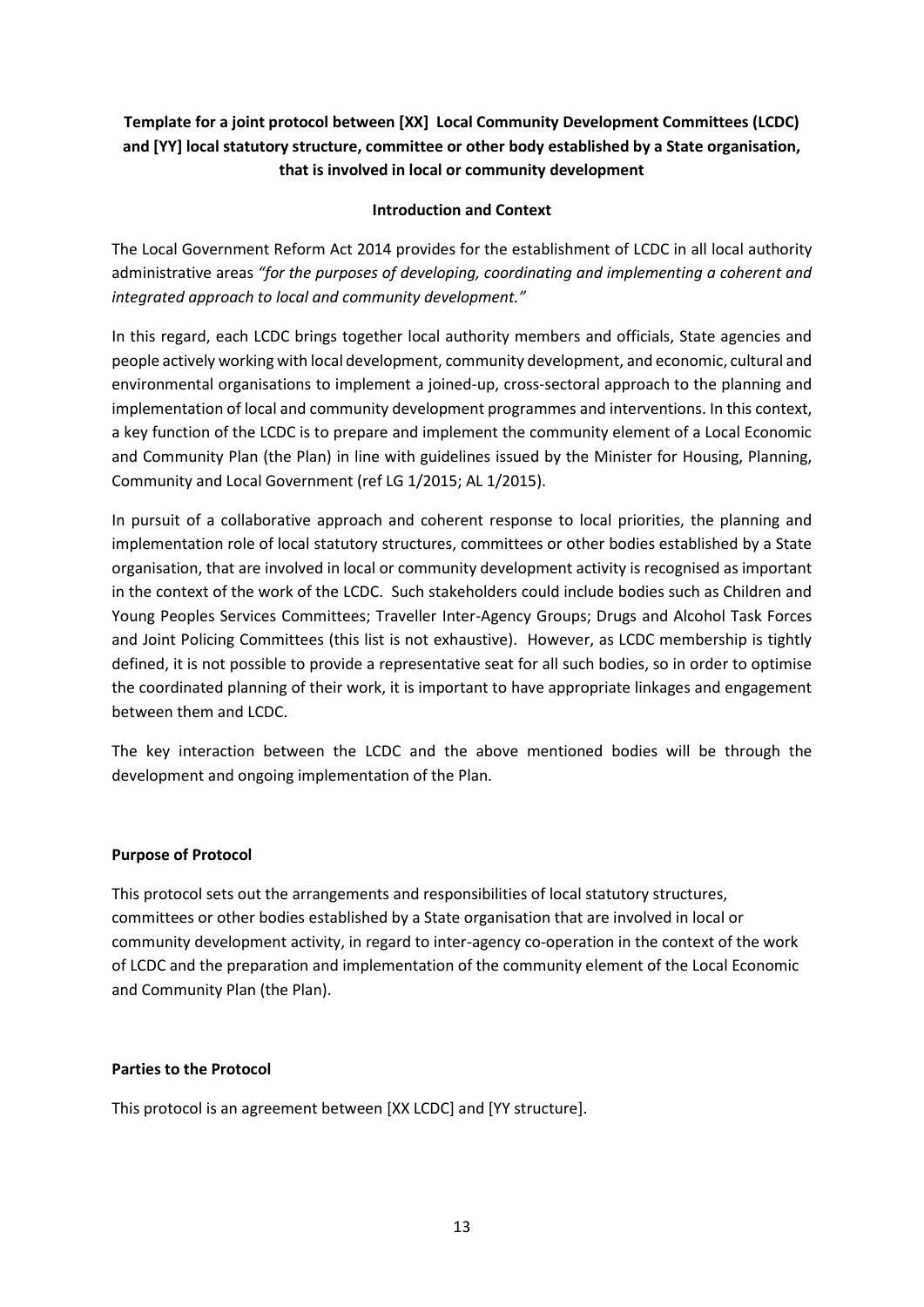## **Key Principles**

The parties to this protocol should be guided by the following key principles:

- an understanding of their respective roles and responsibilities;
- an understanding of local sub-county/city issues and concerns;
- a focus on outcomes for local communities through the implementation of the community element of the Plan;
- mutual respect of each other's validity and interests;
- working together in a spirit of meaningful cooperation and open, transparent communication;
- respect for equity and diversity;
- decision making should be based on consensus.

## **Roles and Responsibilities**

## *Local Community Development Committee*

[XX LCDC] seeks to pursue a collaborative approach in response to identified local priorities, and to work in partnership with [YY structure] to bring about a coherent approach to delivering services which addresses these priorities.

In this context, as part of the consultation process for the development of the Plan set out in guidelines issued by the Minister for Housing, Planning, Community and Local Government (ref: LG 1/2015; AL 1/2015), [XX LCDC] will engage with [YY structure] in its consideration of the community elements of the Plan to agree strategic priorities and actions that will be included in the Plan and implemented by the relevant member agencies of [YY structure]. [XX LCDC] also undertakes to engage with [YY structure] on an on-going basis to monitor the implementation of the agreed action(s), and to agree revisions, where necessary, to these actions arising from changes to local conditions.

## *Local Structure [insert title]*

*Insert role/mandate/responsibilities of local structure*

## **Agreement**

The parties to this protocol agree to put in place arrangements to support the better coordination of service delivery at local level and bring a more joined-up approach to the implementation of the community element of the Local Economic and Community Plan (the Plan) for [insert county/city area].

To this end, the parties to this protocol commit to the following:

- [XX LCDC] will consult with [YY structure] in relation to the Plan, in line with the arrangements set out in guidelines issued by the Minister for Housing, Planning, Community and Local Government (ref: LG 1/2015; AL 1/2015).
- Based on its existing plans and research, the [YY structure] will identify priorities and associated actions regarding its area of interest and responsibility, for consideration by [XX LCDC].
- Based on these identified priorities and actions, [XX LCDC] will liaise with [YY structure] to finalise and agree the priorities and actions to be included in the Plan. These agreed priorities and actions will also be included in [YY structure]'s operational plan.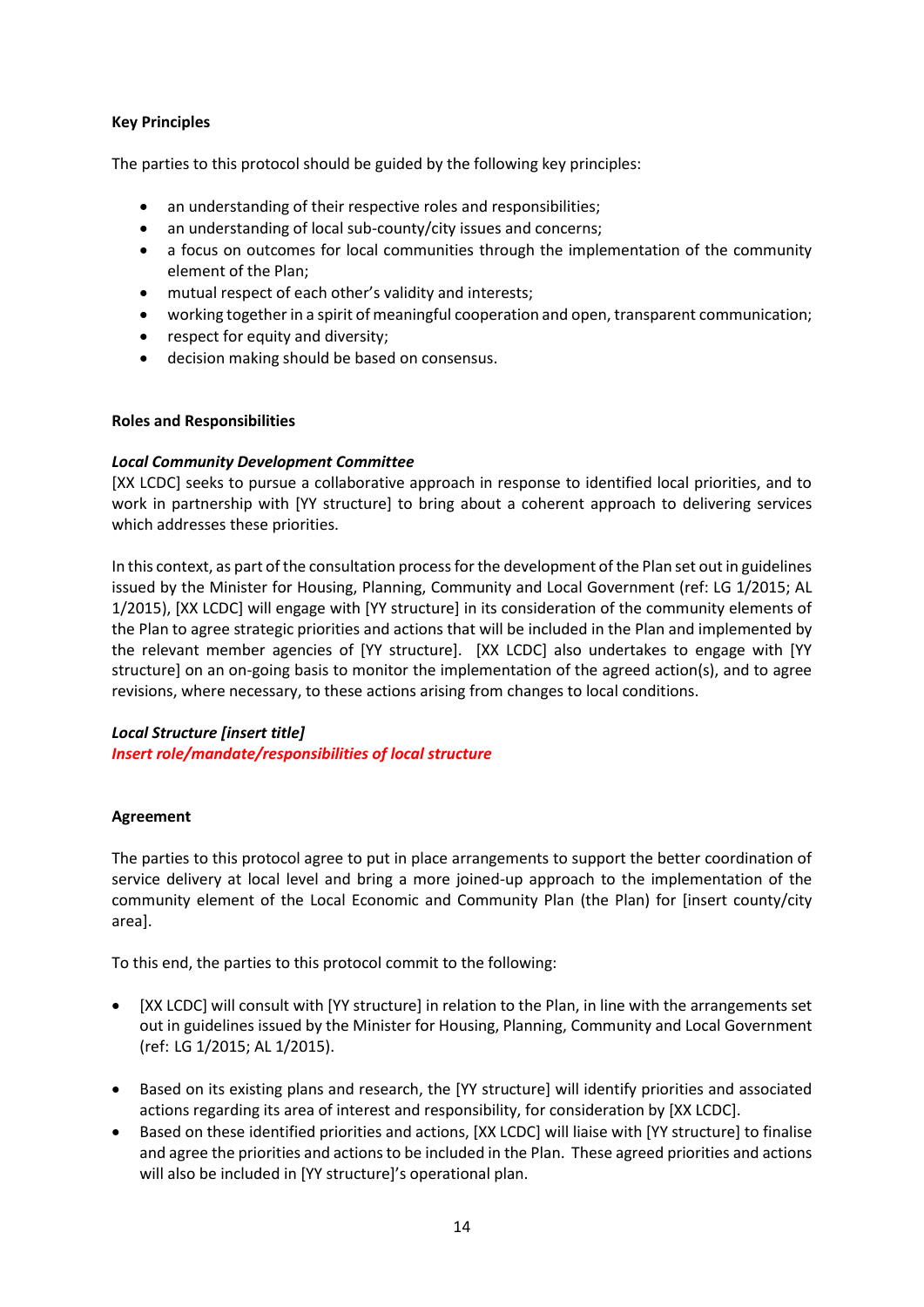- [YY structure], on behalf of its relevant member agencies, commits to delivering the agreed actions in the Plan.
- Taking account of existing monitoring and reporting arrangements, [XX LCDC] and [YY structure], on behalf of its relevant member agencies, will agree associated measurable timescales and indicators that will be used to monitor progress on these actions.
- In order to minimise unnecessary duplication and overlap, [YY structure] will ensure that its [activities] operational plan is consistent with the overall priorities and objectives of the Plan.

## **Reporting and Monitoring Arrangements**

- Following the publication of the Plan, [YY structure] will attend a meeting of the LCDC on an annual basis [or other frequency agreed by the parties concerned]. The purpose of these meetings will be to present [XX LCDC] with a Progress Report on actions in the Plan for which its relevant member agencies are responsible and to outline the extent to which [YY structure]'s activities [operational plan] are consistent with the Plan.
- The Progress Report will identify whether the actions in the Plan for which the relevant member agencies of [YY structure] are responsible are on track, completed, delayed or cannot be completed. The Progress Report will also outline the extent to which [YY structure]'s activities during the previous [period] are consistent with the Plan.
- [XX LCDC] and [YY structure] will agree appropriate arrangements to address any actions or activities which are delayed, cannot be completed or are not consistent with the Plan.
- [XX LCDC] may, as necessary, invite [YY structure] to attend a meeting outside of the scheduled meetings to address matters of joint concern to [XX LCDC] and [YY structure] and to agree appropriate action.

#### **Resolving Disagreements**

- [XX LCDC] and [YY structure] are committed to resolving disagreements in relation to the Plan. Meaningful engagement at the early stages of development of the Plan and the early recognition of problems and a shared commitment by the parties to this protocol to deal with problems is key to resolving differences. Solving issues within this interagency forum is the preferred approach.
- However, if issues cannot be resolved, then [XX LCDC] may, for the purposes of ensuring consistency with the objectives of the Plan and in accordance with section 128F(4) of the Local Government Act 2001, as inserted by section 36 of the Local Government Reform Act 2014, make recommendations to the relevant public authority or publicly funded body, as to the way in which the local and community development programmes and related policies or strategies of such public authority or publicly funded body should be developed or operate.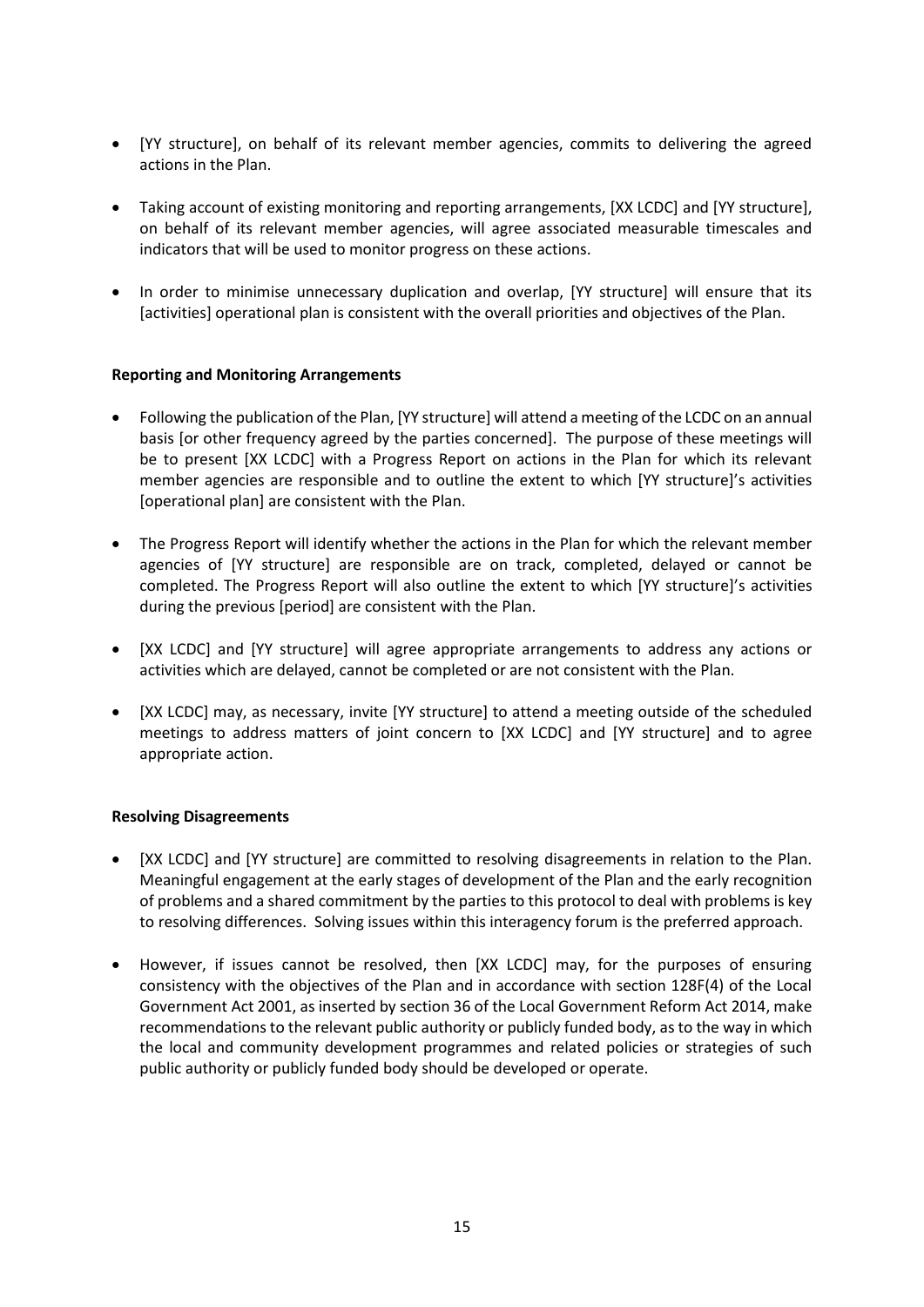## **Involvement in Sub-Committees and Task Groups of the LCDC**

 [XX LCDC] will give priority to participation by [YY structure], as appropriate, on sub-committees established to work on relevant thematic areas or priorities.

## **Adjustments to the Plan**

 Any necessary adjustments to the Plan by either party to the protocol will be flagged at the earliest possible convenience and will be discussed and addressed at the next scheduled meeting, or in accordance with any Ministerial guidelines in relation to the Plan.

## **Indemnity**

- [XX LCDC] shall accept no financial or legal responsibility for the work of, or any issues arising from the work of, [YY structure] in the implementation of the Plan.
- [YY structure] is responsible for any staff or volunteers working on these actions and agrees that [XX LCDC] and [ZZ City/County Council] have no legal or financial obligations arising therefrom.
- [YY structure] will comply with all relevant statutory and legal obligations in respect of all matters relating to the actions attributed to it under the Plan.

## **Publicity**

- [XX LCDC] may make reasonable requests to [YY structure] to give appropriate recognition to [XX LCDC] in certain materials relating to actions included in the Plan.
- [XX LCDC] shall give appropriate recognition to [YY structure] involvement in the Plan as may reasonably be required in materials concerning the Plan.

#### **Implementation Date**

This protocol has been adopted for implementation with effect from [date].

#### **Review of Protocol**

 The protocol will be reviewed periodically (every 3 years is recommended) by both parties to the protocol with a view to strengthening and improving engagement particularly in relation to the implementation of the Plan.